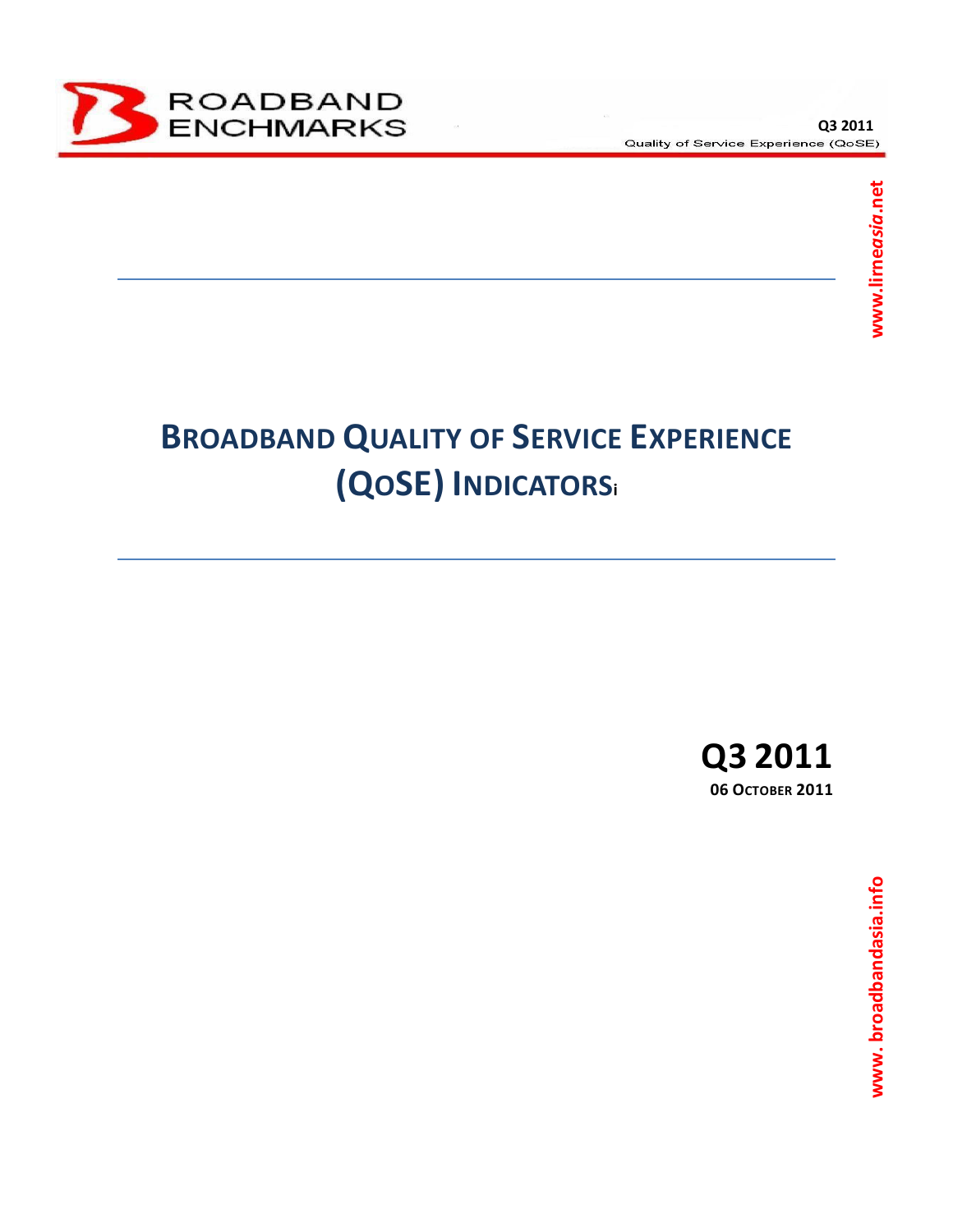## **Contents**

| 1              |     |  |  |  |  |  |  |
|----------------|-----|--|--|--|--|--|--|
| $\overline{2}$ |     |  |  |  |  |  |  |
| 3              |     |  |  |  |  |  |  |
| 3.1            |     |  |  |  |  |  |  |
|                | 3.2 |  |  |  |  |  |  |
|                | 3.3 |  |  |  |  |  |  |
| 4              |     |  |  |  |  |  |  |
|                | 4.1 |  |  |  |  |  |  |
|                | 4.2 |  |  |  |  |  |  |
| 4.3            |     |  |  |  |  |  |  |
|                |     |  |  |  |  |  |  |
| 5              |     |  |  |  |  |  |  |
| 6              |     |  |  |  |  |  |  |

## **Table of figures**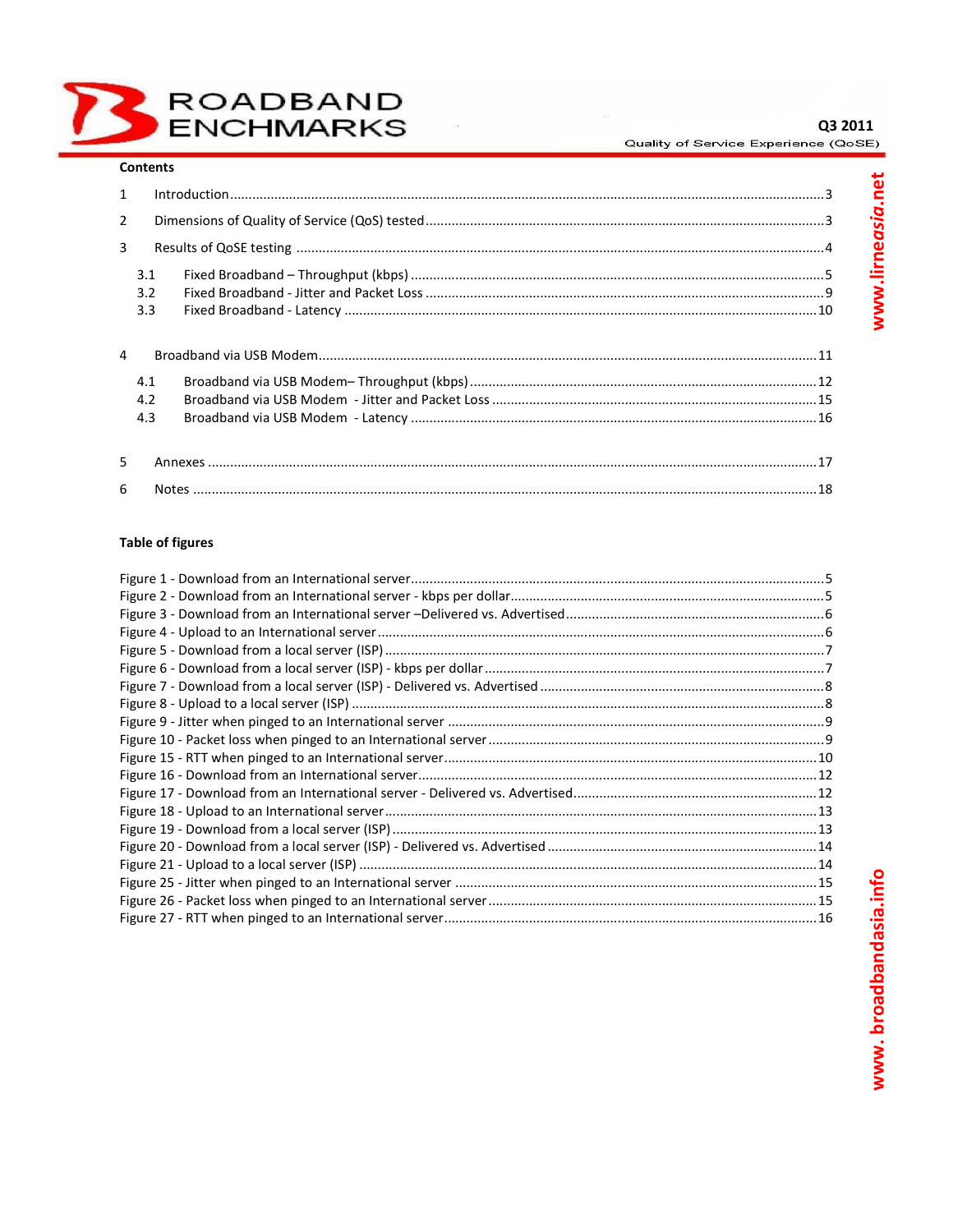**ROADBAND** ENCHMARKS

Price is not the only dimension that interests broadband users and regulators. The quality experienced by the user is integrally connected to price and plays a prominent role when benchmarking broadband packages in the market.

The AT-Tester (developed based on a methodology defined in collaboration with a team headed by Professor Timothy Gonsalves of IIT Madras) is a tool that tests different parameters of quality that affect a user's online experience, described further in section 2. This report presents the results 18 packages tested in nine cities in South and South East Asia.

# **2 Dimensions of Quality of Service (QoS) tested**

| Throughput<br>(Kbps)      | Referred to as the "actual amount of useful data sent on a transmission". Defined by the ITU as "an<br>amount of user information transferred in a period of time" (ITU-T X.641 (97), 6.3.3.16), more<br>commonly referred to as download or upload speeds.<br>A key advertised metric in broadband services is the download speed. It defines how much<br>information a user can receive from a local or international server. Upload speed defines the speed at<br>which the user can send information to local or international servers. It plays a significant role in<br>responsiveness and real-time applications like VoIP (Voice over Internet Protocol).<br>Throughput, or download and upload speeds, varies depending on the location of the server that<br>holds the content. If the location is local, such as an ISP server, the throughput may be higher than it<br>would be if the location is international. |
|---------------------------|-------------------------------------------------------------------------------------------------------------------------------------------------------------------------------------------------------------------------------------------------------------------------------------------------------------------------------------------------------------------------------------------------------------------------------------------------------------------------------------------------------------------------------------------------------------------------------------------------------------------------------------------------------------------------------------------------------------------------------------------------------------------------------------------------------------------------------------------------------------------------------------------------------------------------------|
|                           | Therefore the testing has included throughput for both local (ISP) and international (yahoo.com)<br>servers.                                                                                                                                                                                                                                                                                                                                                                                                                                                                                                                                                                                                                                                                                                                                                                                                                  |
| Latency (ms)              | Referred to as "delays when voice packets transverse the network"". It is measured in milliseconds by<br>using the Round Trip Time (RTT). This is significant in systems that require two-way interactive<br>communication, such as voice telephony or in systems that use Transmission Control Protocol (TCP)<br>where the RTT directly affects the throughput rate                                                                                                                                                                                                                                                                                                                                                                                                                                                                                                                                                          |
|                           | Latency less than 300 ms is considered acceptable in this report                                                                                                                                                                                                                                                                                                                                                                                                                                                                                                                                                                                                                                                                                                                                                                                                                                                              |
|                           | The ITU definition states that "Latency means transmission delay for FEC (Forwarding Equivalence<br>Class) encoding, decoding, interleaving and de-interleaving" (ITU-T G.972 (04), 3025).                                                                                                                                                                                                                                                                                                                                                                                                                                                                                                                                                                                                                                                                                                                                    |
| Jitter (ms)               | Referred to as "uneven latency and packet loss" <sup>iv</sup> . It is the variation of end-to-end delay from one<br>packet to the next within the same packet stream/connection/flow. Jitter is more relevant for real-<br>time traffic like VoIP.<br>E.g. Radio quality voice requires less than 1 ms Jitter, toll-quality voice requires less than 20 ms jitter<br>and normal VoIP requires jitter to be less than 30 ms. Beyond 30 ms, the performance of VoIP will<br>degrade.                                                                                                                                                                                                                                                                                                                                                                                                                                            |
|                           | In this report we consider jitter less than 50ms as acceptable.                                                                                                                                                                                                                                                                                                                                                                                                                                                                                                                                                                                                                                                                                                                                                                                                                                                               |
|                           | Also defined by ITU as "Short-term non-cumulative variations of the significant instants of a digital                                                                                                                                                                                                                                                                                                                                                                                                                                                                                                                                                                                                                                                                                                                                                                                                                         |
|                           | signal from their ideal positions in time" (ITU-T G.701 (93), 2024).                                                                                                                                                                                                                                                                                                                                                                                                                                                                                                                                                                                                                                                                                                                                                                                                                                                          |
| <b>Packet Loss</b><br>(%) | Referred to as the number of packets (as a percentage) that does not reach the destination.<br>Degradation can result in noticeable performance loss with streaming technologies, VoIP and video<br>conferencing.<br>Packet loss less than 3% is considered good in this report.                                                                                                                                                                                                                                                                                                                                                                                                                                                                                                                                                                                                                                              |
|                           |                                                                                                                                                                                                                                                                                                                                                                                                                                                                                                                                                                                                                                                                                                                                                                                                                                                                                                                               |
|                           | ITU states that "in general, IP-based networks do not guarantee delivery of packets. Packets will be<br>dropped under peak loads and during periods of congestion. NOTE - in case of multimedia services,                                                                                                                                                                                                                                                                                                                                                                                                                                                                                                                                                                                                                                                                                                                     |

www.broadbandasia.info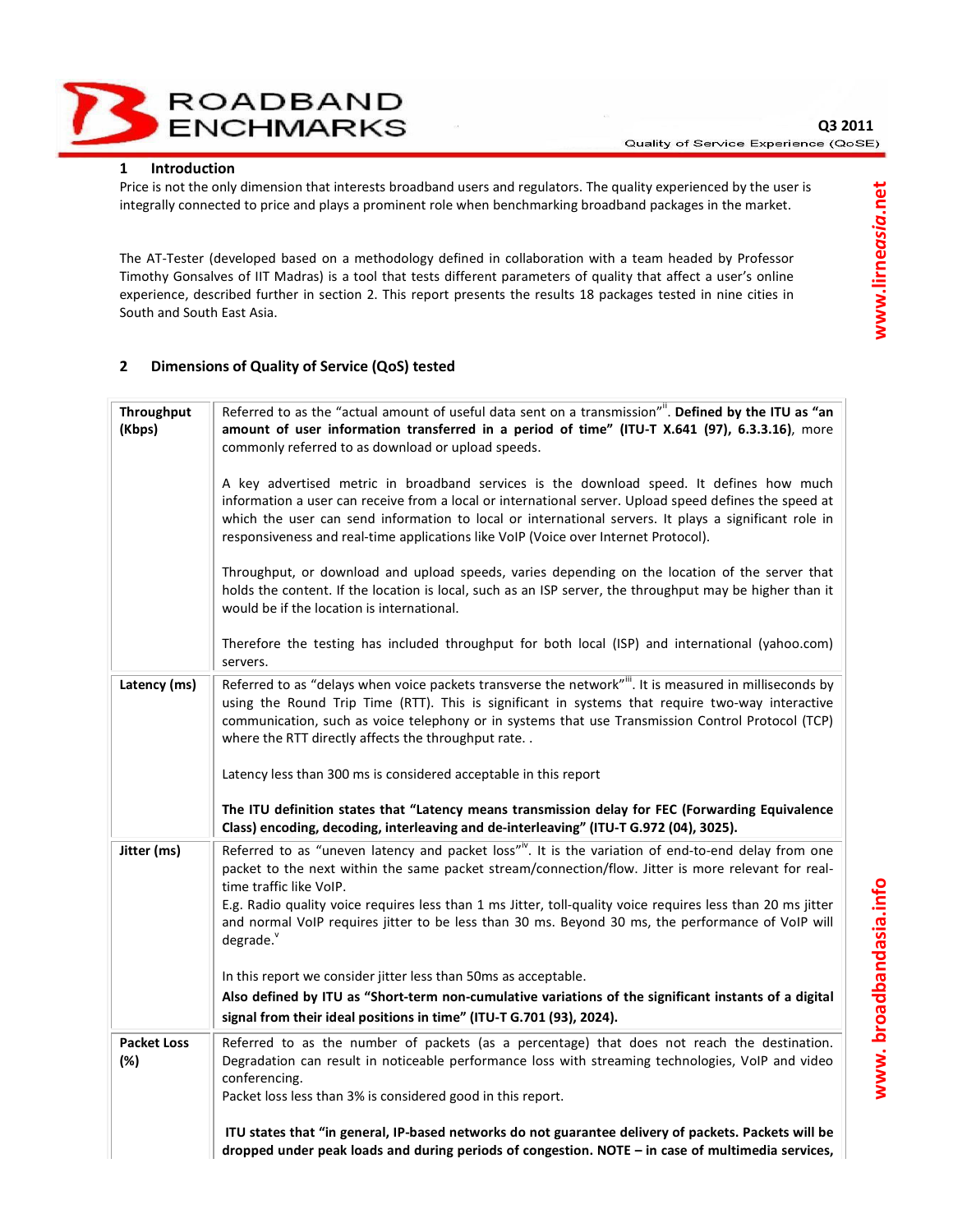

# **3 Results of QoSE testingvi**

## **Fixed Broadband**

**Packages and colour keys** 

| Type       | Region             | Country    | City                                                             | Provider          | Label                               | Advertised<br>Speed<br>(kbps) | Price<br>in USD |
|------------|--------------------|------------|------------------------------------------------------------------|-------------------|-------------------------------------|-------------------------------|-----------------|
|            | South Asia         | Bangladesh | <b>Dhaka</b>                                                     | Qubee             | Qubee (1 Mbps) Dhaka, BD            | 1000                          | 9.49            |
|            |                    |            | <b>Dhaka</b>                                                     | <b>Banglalion</b> | Banglalion (512 kbps) Dhaka, BD     | 512                           | 4.07            |
|            |                    | Bhutan     | <b>Thimphu</b>                                                   | <b>Druknet</b>    | Druknet (512 kbps) Thimphu, BT      | 512                           | 8.13            |
|            |                    | India      | <b>Bangalore</b>                                                 | Airtel            | Airtel (2 Mbps) Bangalore, IN       | 2000                          | 13.12           |
|            |                    |            | <b>BSNL</b><br>BSNL (256 kbps) Bangalore, IN<br><b>Bangalore</b> |                   | 256                                 | 10.09                         |                 |
|            |                    |            | Chennai                                                          | Airtel            | Airtel (2 Mbps) Chennai, IN         | 2000                          | 13.12           |
| Fixed line |                    |            | Chennai                                                          | <b>BSNL</b>       | BSNL (256 kbps) Chennai, IN         | 256                           | 5.05            |
|            |                    |            | Mumbai                                                           | Airtel            | Airtel (2 Mbps) Mumbai, IN          | 2000                          | 13.12           |
|            |                    |            | <b>Mumbai</b>                                                    | <b>MTNL</b>       | MTNL (320 kbps) Mumbai, IN          | 320                           | 7.98            |
|            |                    |            | New Delhi                                                        | Airtel            | Airtel (2 Mbps) New Delhi, IN       | 2000                          | 13.12           |
|            |                    |            | New Delhi                                                        | <b>MTNL</b>       | MTNL (512 kbps) New Delhi, IN       | 512                           | 8.06            |
|            |                    | Sri Lanka  | <b>Colmbo</b>                                                    | <b>SLT</b>        | <b>SLT (2 Mbps) Colombo, LK</b>     | 2000                          | 44.46           |
|            | South East<br>Asia | Indonesia  | <b>Jakarta</b>                                                   | <b>Telkom</b>     | Telkom Speed (512 kbps) Jakarta, ID | 512                           | 32.66           |

Note: All packages were tested at six time slots – 0800, 1100, 1500, 1800, 2000 and 2300 hours.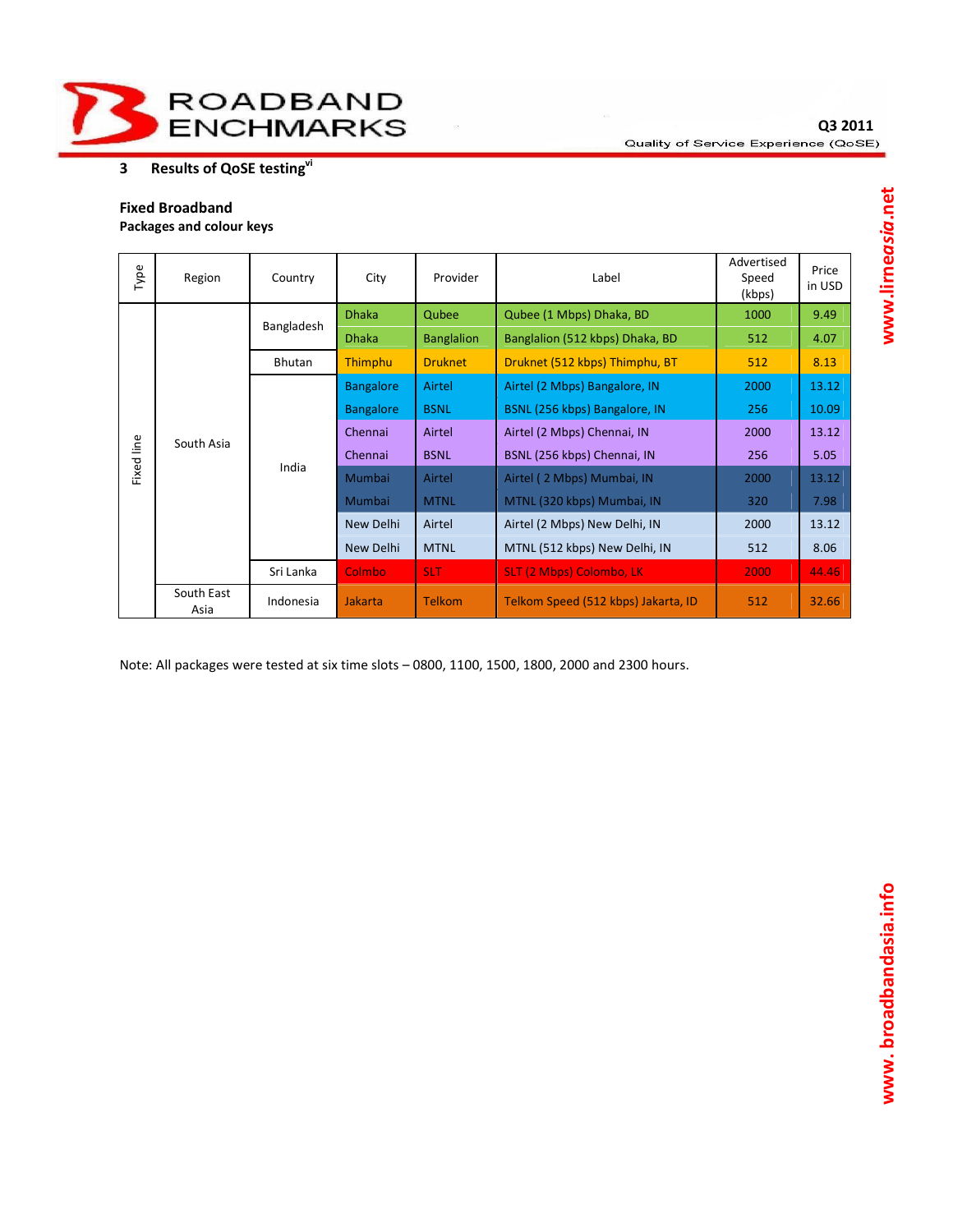

**Q3 2011** Quality of Service Experience (QoSE)



**Figure 2 - Download from an International server - kbps per dollar** 

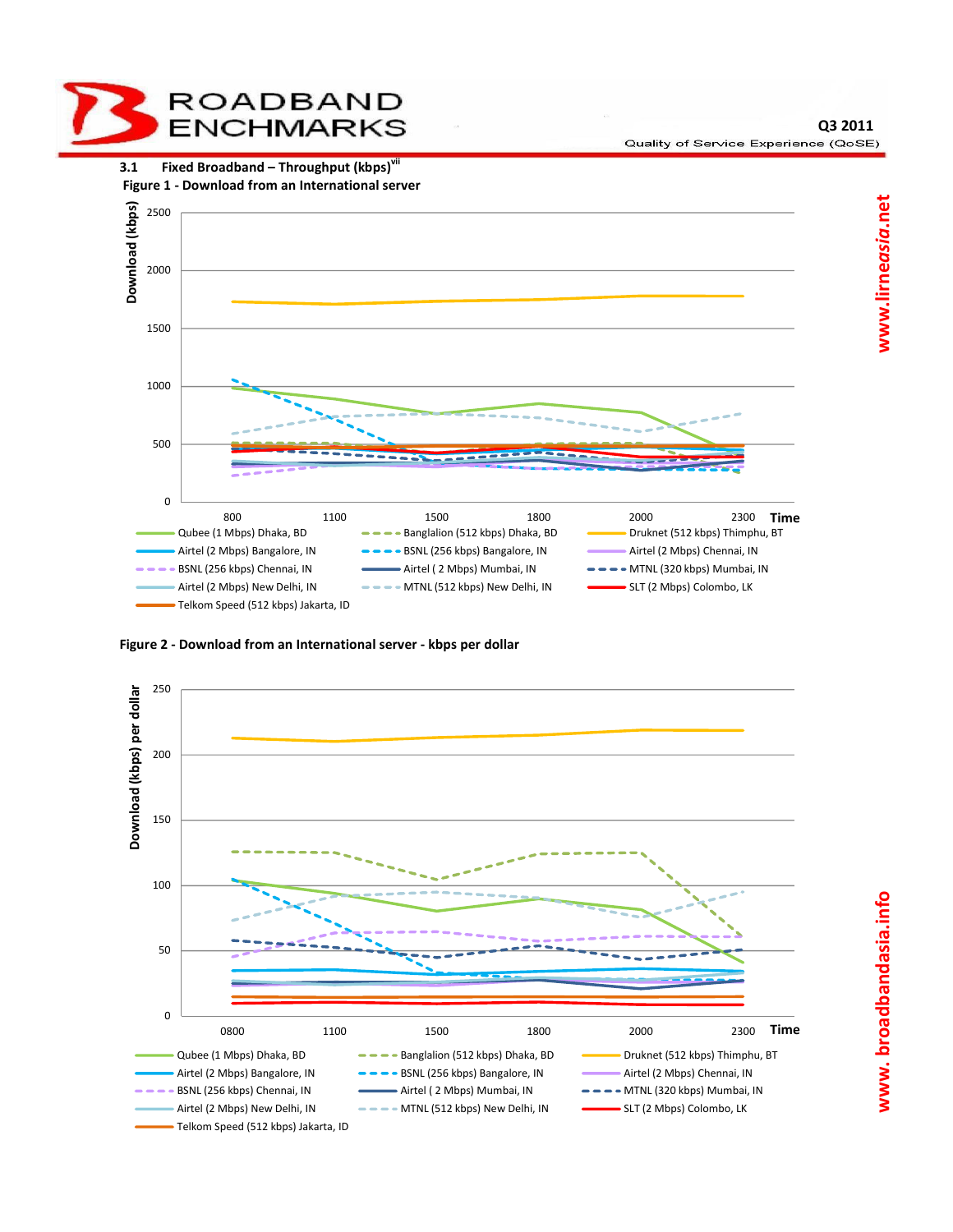ROADBAND ENCHMARKS

#### **Figure 3 - Download from an International server –Delivered vs. Advertised**





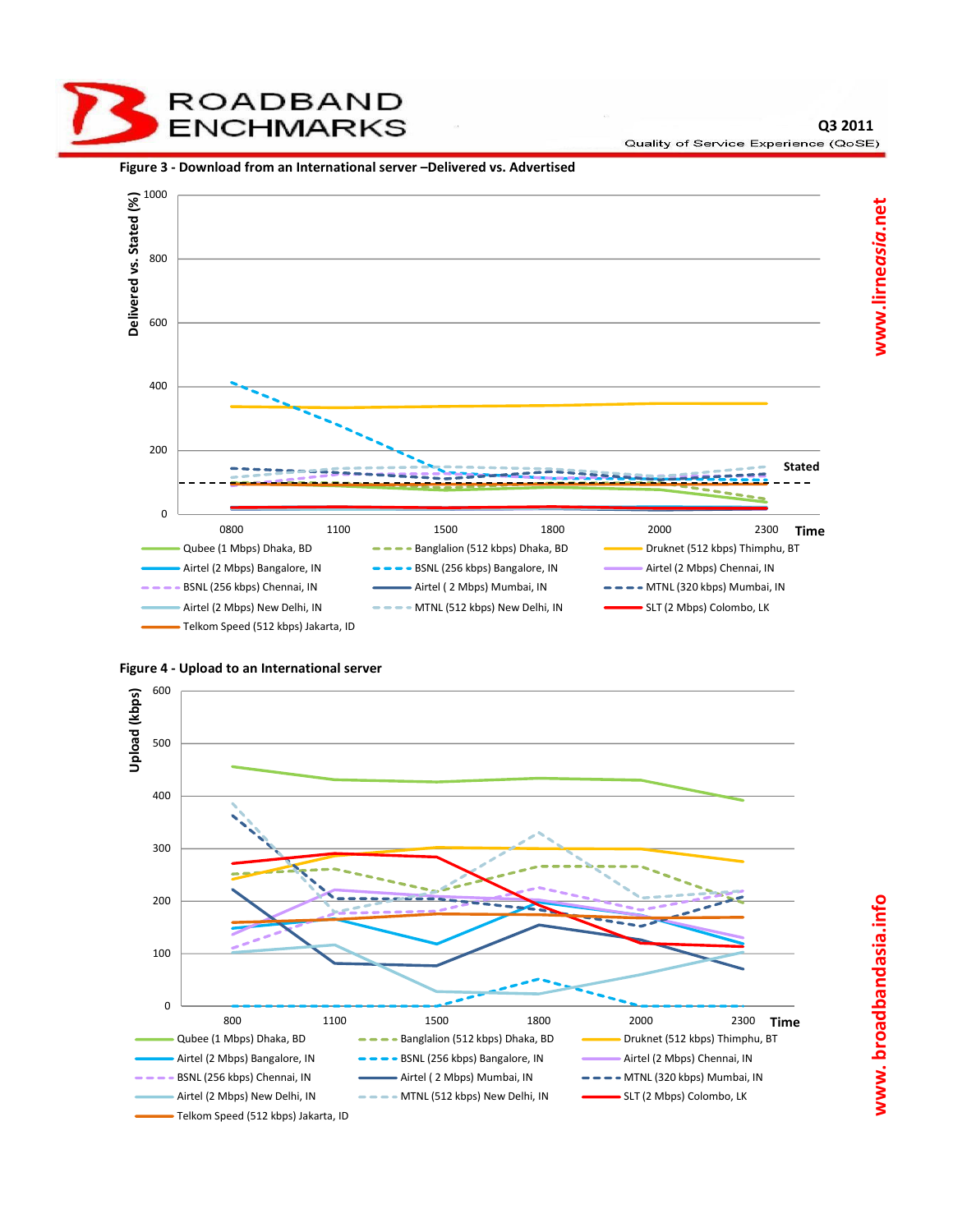**ROADBAND** ENCHMARKS

**Figure 5 - Download from a local server (ISP)** 



**Figure 6 - Download from a local server (ISP) - kbps per dollarviii**



www.lirneasia.net

**Q3 2011**

Quality of Service Experience (QoSE)

**www. broadbandasia.info www.lirne***asia***.net**www.broadbandasia.info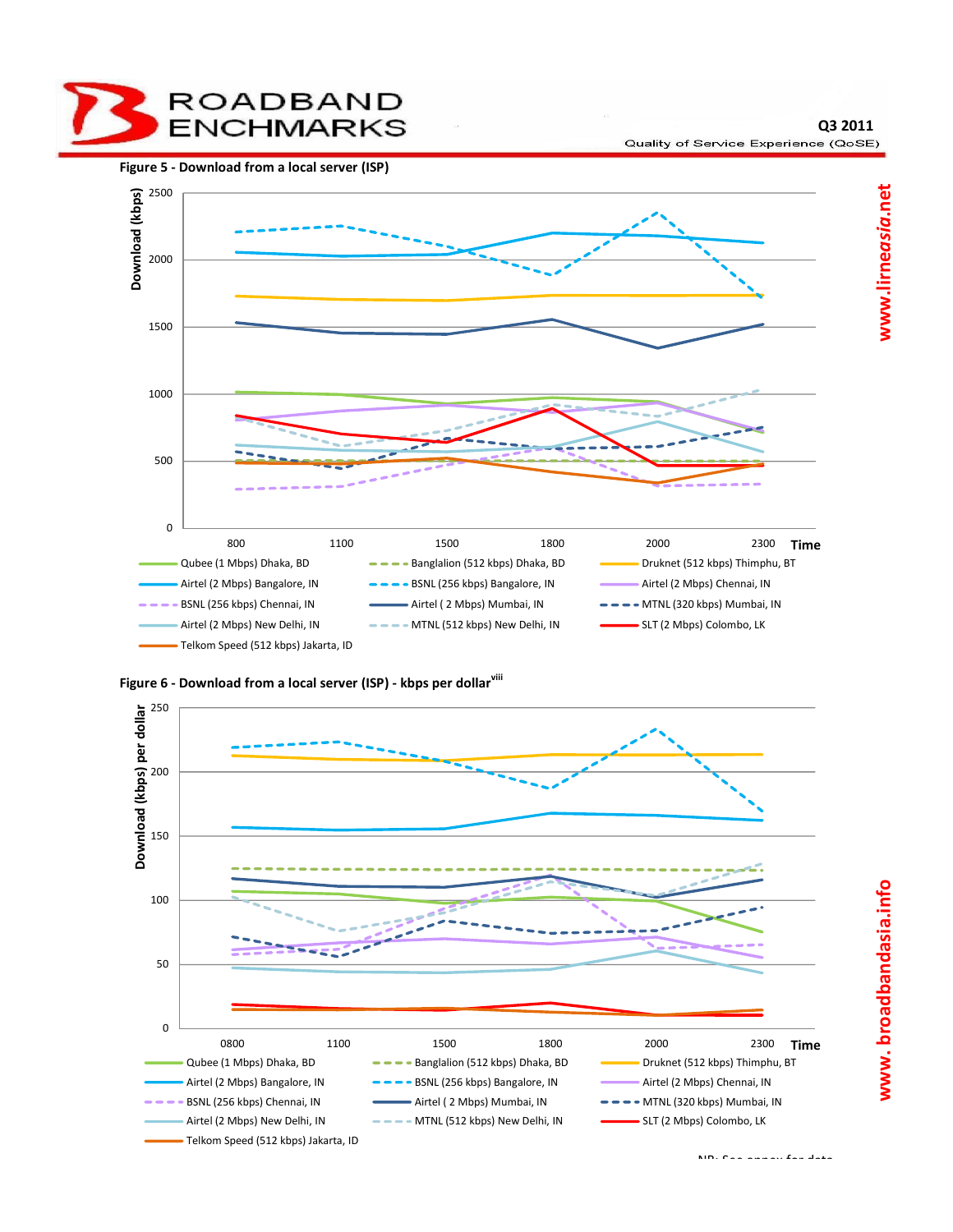**Q3 2011** Quality of Service Experience (QoSE)



**Figure 8 - Upload to a local server (ISP)** 

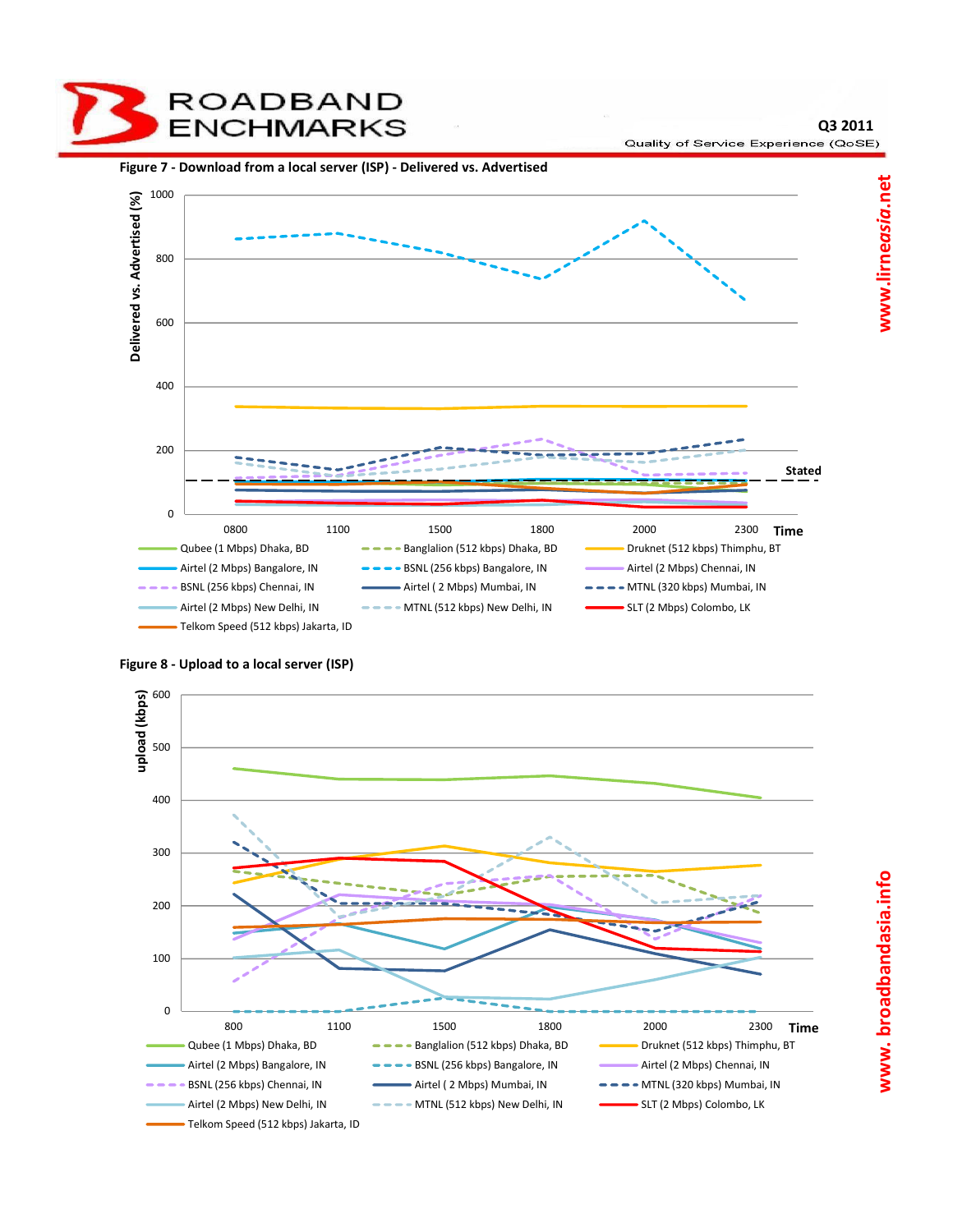

**Q3 2011** Quality of Service Experience (QoSE)



**Figure 10 - Packet loss when pinged to an International server** 

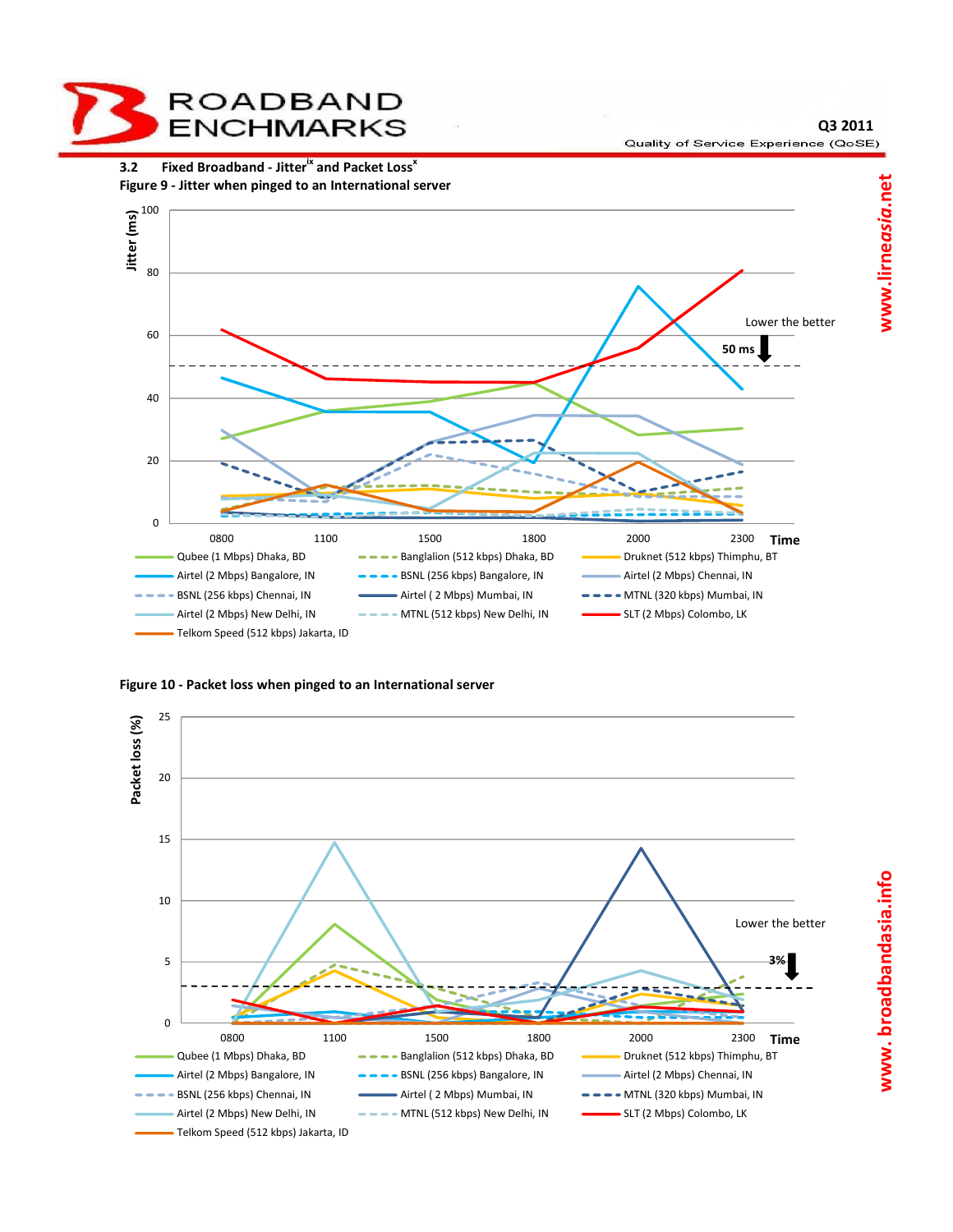

**Q3 2011**

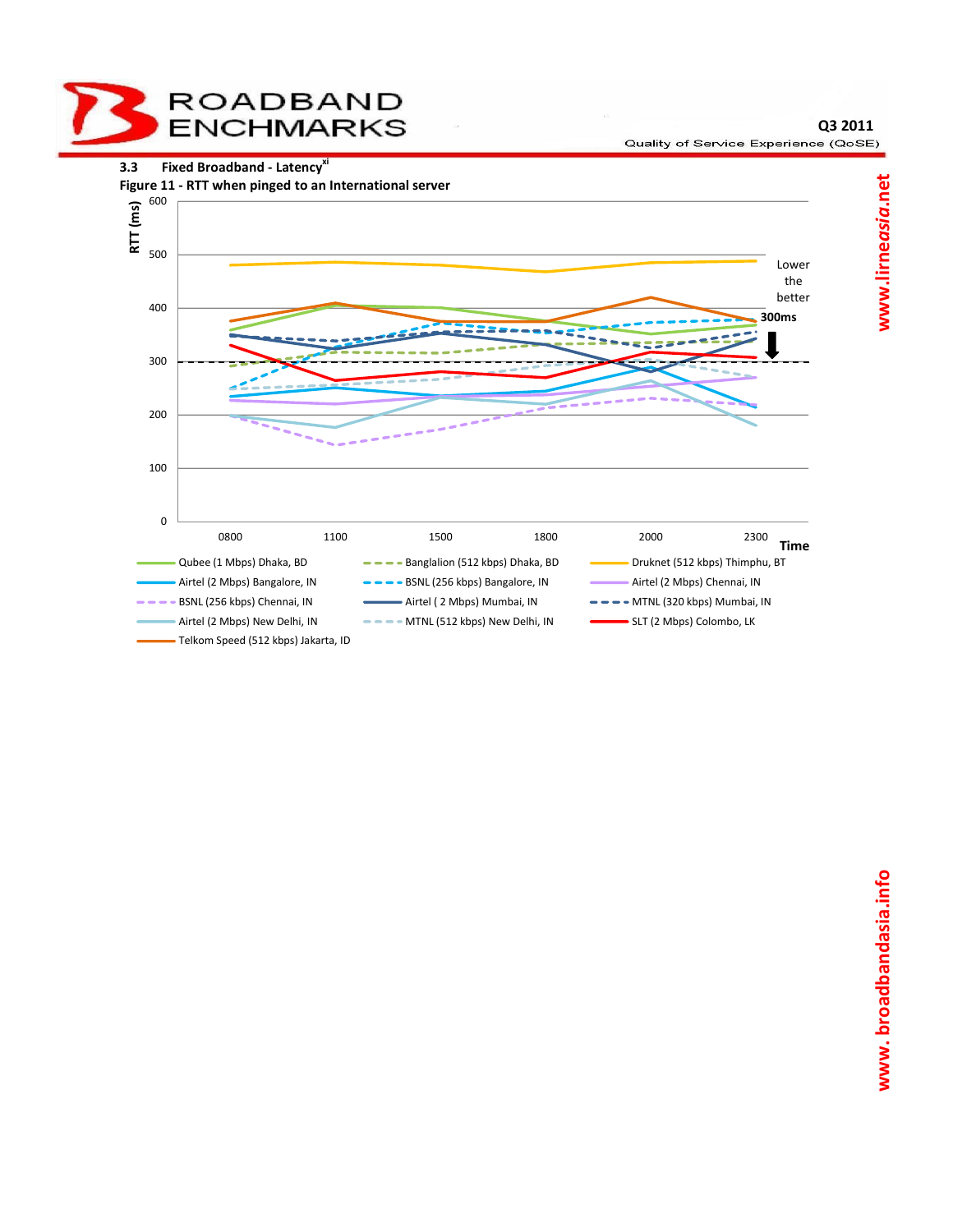**Broadband via USB Modem Packages and color keys** 

| Type       | Region                      | Country   | City           | Provider         | Label                                   | Advertised<br>Speed<br>(kbps) |
|------------|-----------------------------|-----------|----------------|------------------|-----------------------------------------|-------------------------------|
|            | South                       |           | <b>Colombo</b> | <b>Dialog</b>    | Dialog (upto 3.6 Mbps) Colombo, LK      | 3600                          |
|            | Asia                        | Sri Lanka | Colombo        | <b>Mobitel</b>   | Mobitel (upto 1 Mbps) Colombo, LK       | 1000                          |
| Connection |                             | Indonesia | Jakarta        | <b>Telkomsel</b> | Three (upto 3 Mbps) Jakarta, ID         | 3000                          |
| Mobile     | South                       |           |                | Globe            | Globe Tattoo (upto 3.6 Mbps) Manila, PH | 3600                          |
|            | East<br>Asia<br>Philippines |           | <b>Manila</b>  | Smart            | Smart (upto 3.6 Mbps) Manila, PH        | 3600                          |

Note:

- 1. Tests were carried out using 3G/HSDPA USB modems plugged in to personal computers. No mobile handsets were used. The speeds may vary when laptops are used while in motion.
- 2. As these tests were carried out while stationary
- 3. Dialog, Mobitel and Telkomsel are post paid packages whereas Globe and Smart are prepaid packages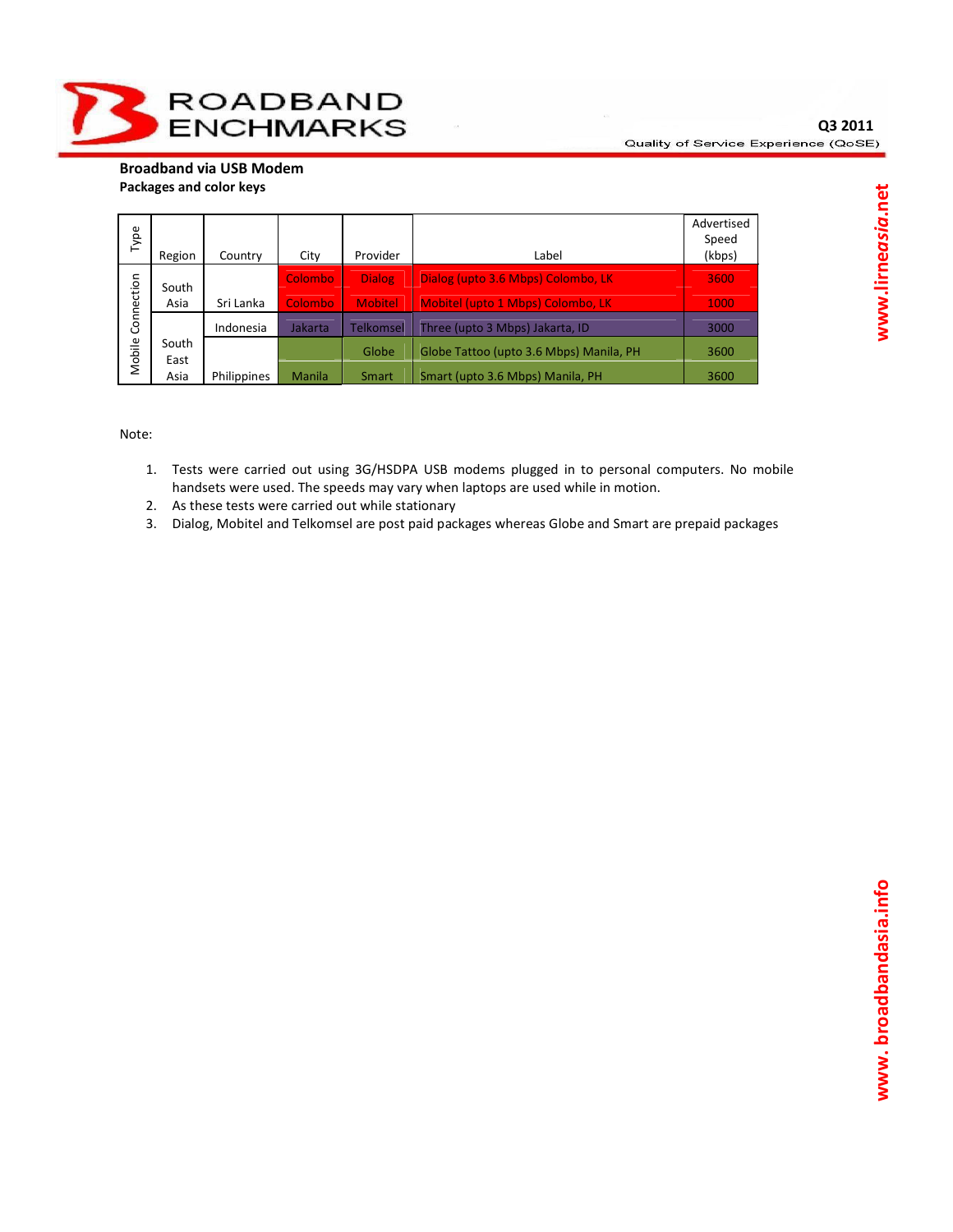

**Q3 2011** Quality of Service Experience (QoSE)



**Figure 13 - Download from an International server - Delivered vs. Advertised** 

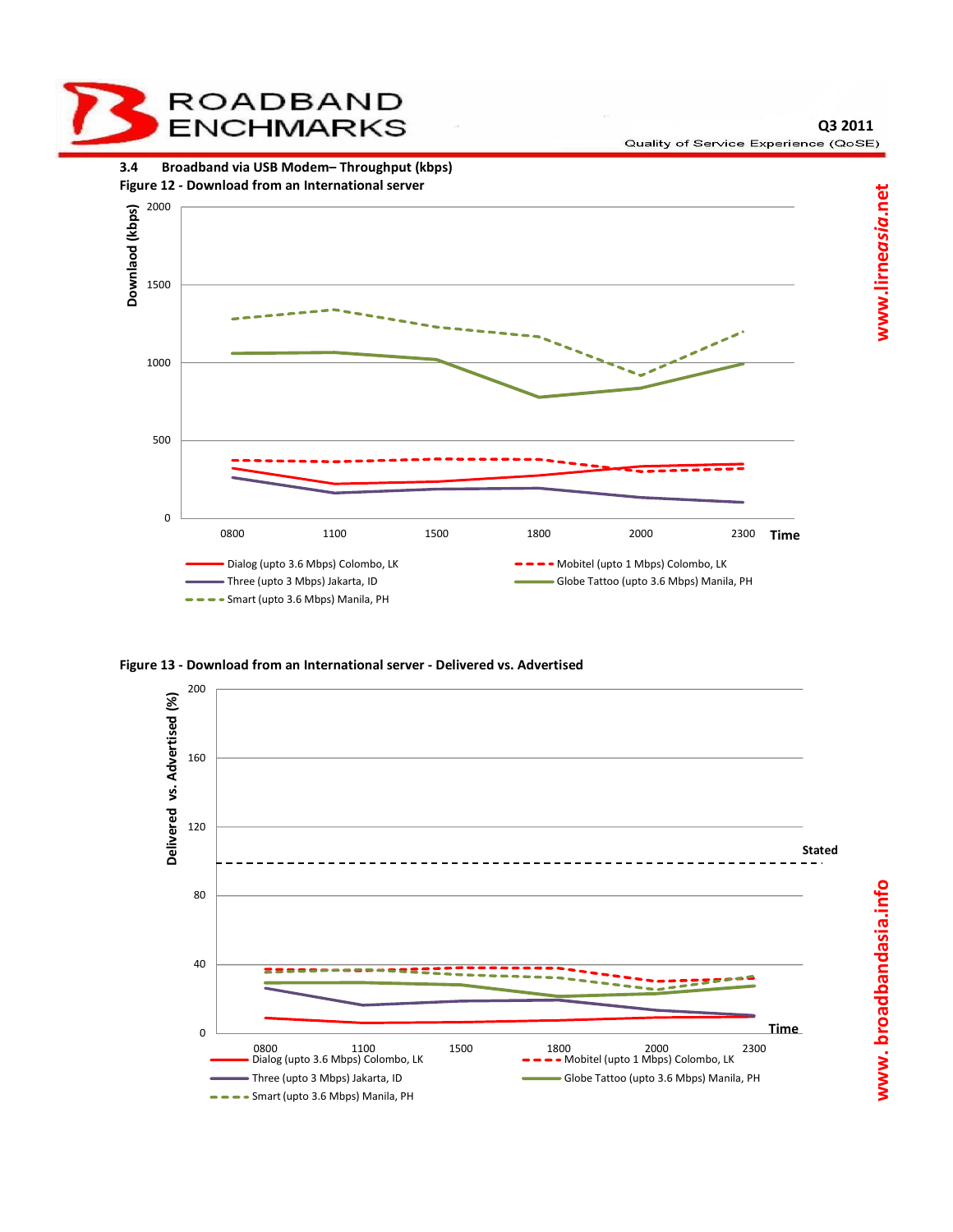

**Figure 14 - Upload to an International server** 





**Figure 15 - Download from a local server (ISP)** 

**Q3 2011**

Quality of Service Experience (QoSE)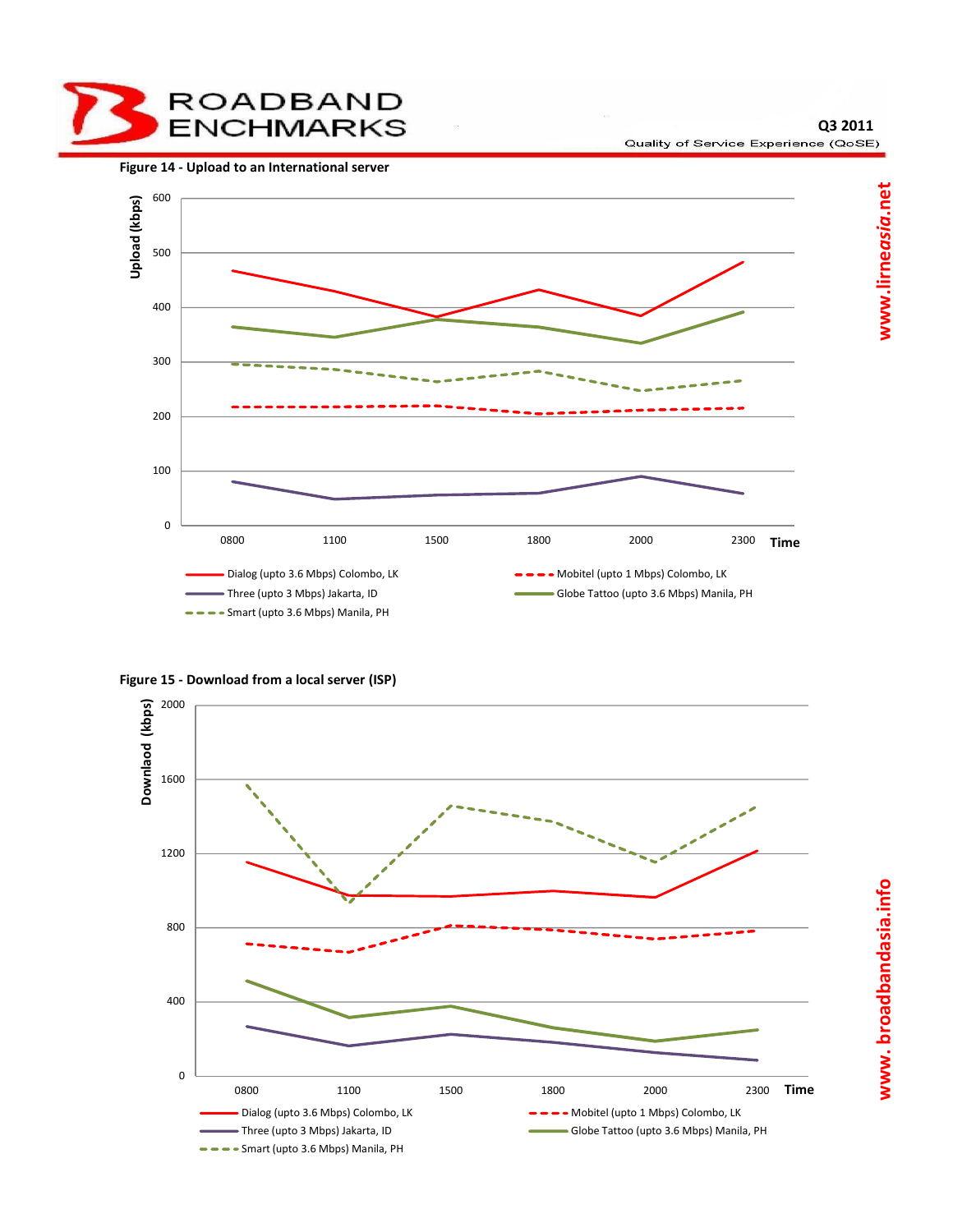





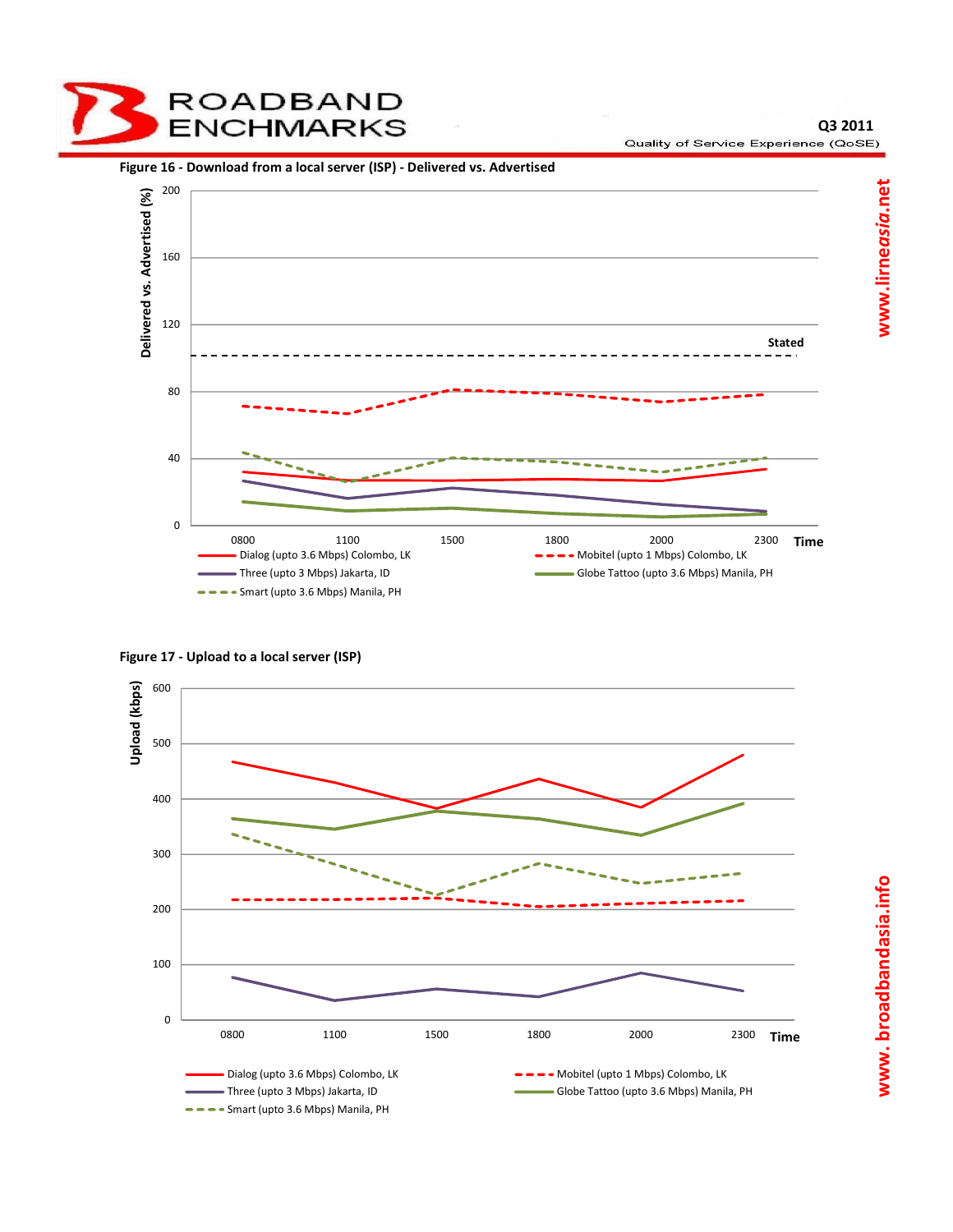

**Figure 19 - Packet loss when pinged to an International server** 



www.broadbandasia.info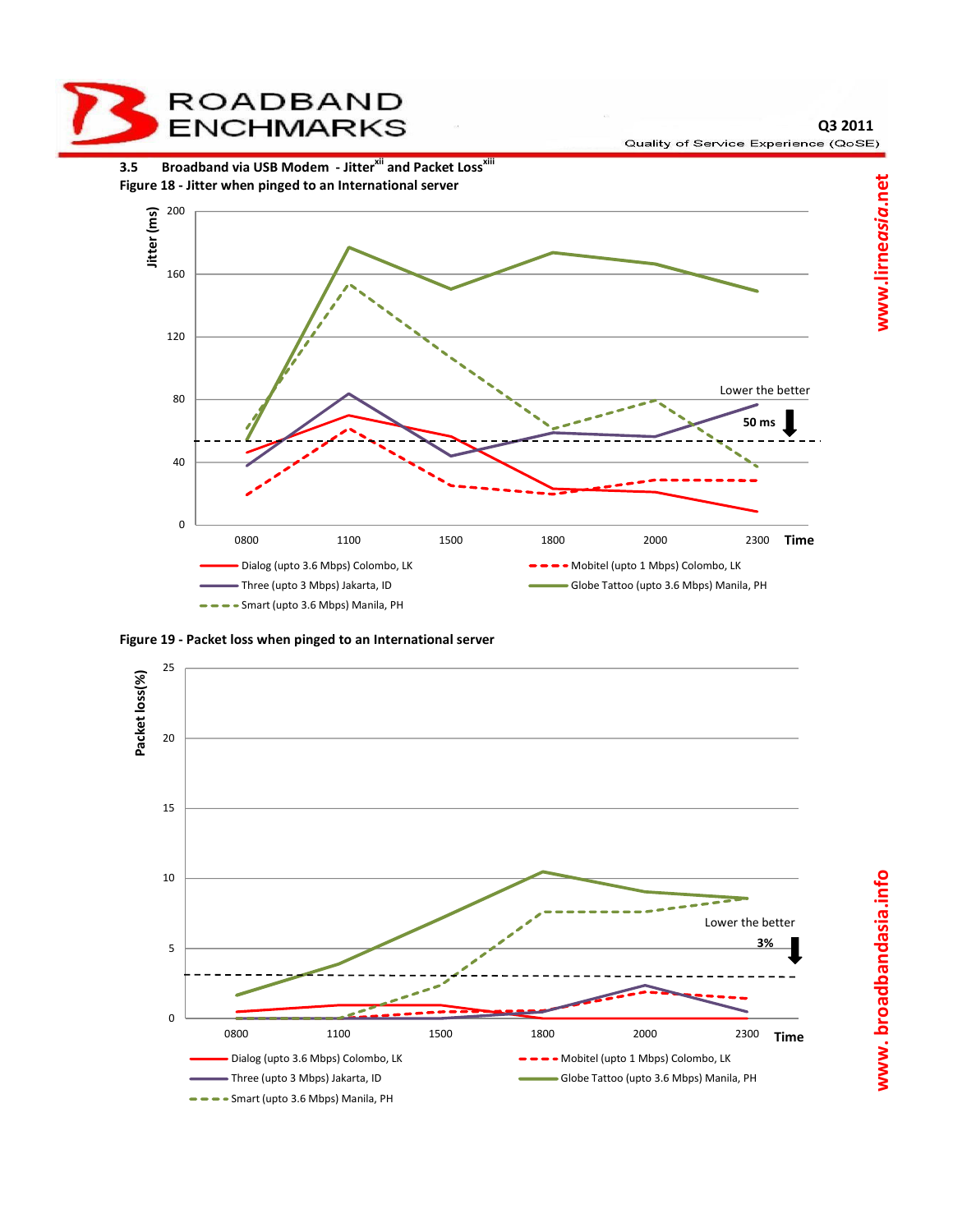

**3.6 Broadband via USB Modem - Latencyxiv Figure 20 - RTT when pinged to an International server** 



www.lirneasia.net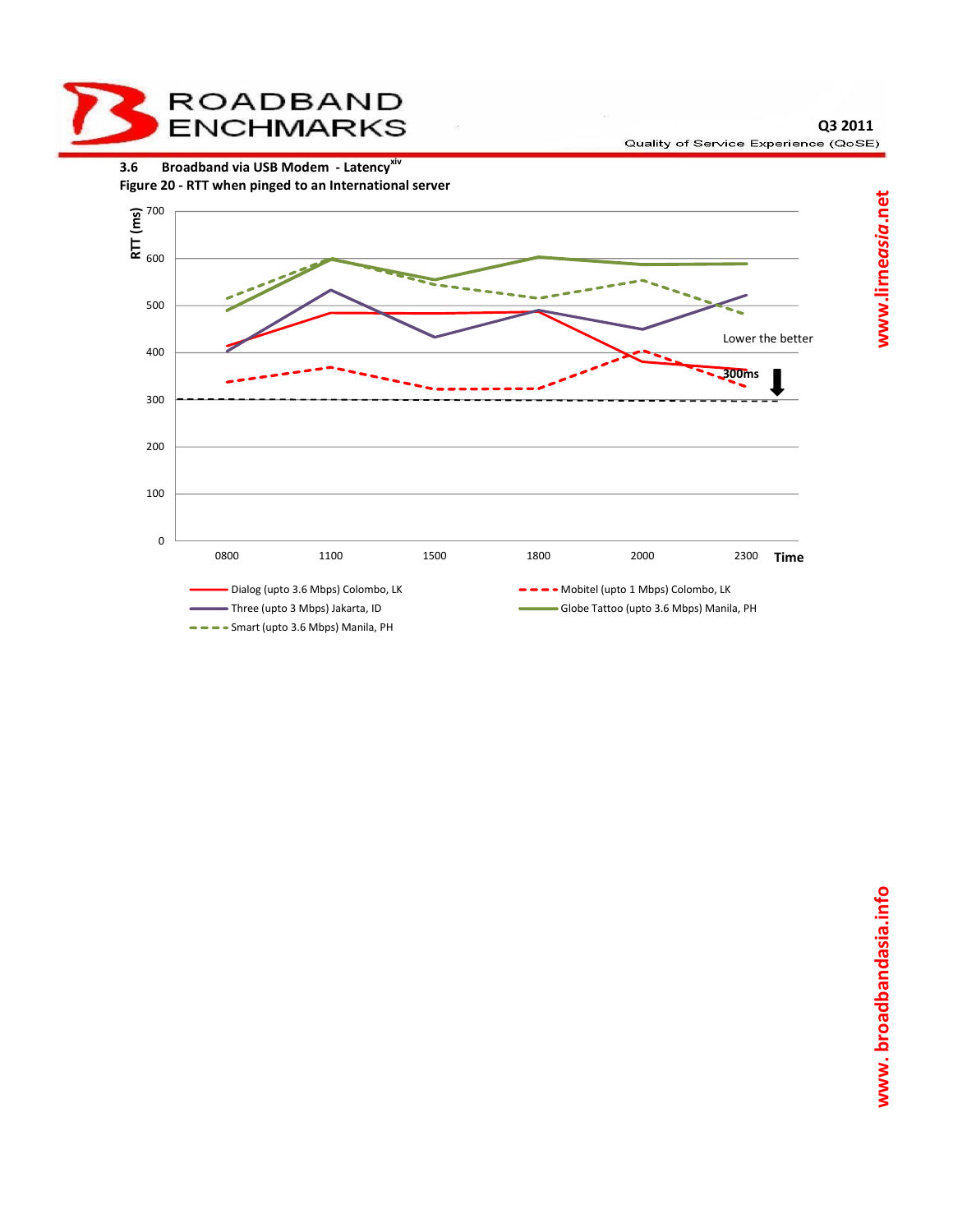

#### **4 Annexes**

**Table 1 - kbps per dollar - International server** 

| Time/Package                        | 0800   | 1100   | 1500   | 1800   | 2000   | 2300   |
|-------------------------------------|--------|--------|--------|--------|--------|--------|
| Qubee (1 Mbps) Dhaka, BD            | 103.93 | 93.99  | 80.41  | 89.86  | 81.67  | 40.99  |
| Banglalion (512 kbps) Dhaka, BD     | 125.87 | 125.22 | 104.55 | 124.36 | 125.25 | 60.26  |
| Druknet (512 kbps) Thimphu, BT      | 212.80 | 210.24 | 213.30 | 215.06 | 218.95 | 218.79 |
| Airtel (256 kbps) Bangalore, IN     | 45.39  | 46.35  | 41.45  | 44.62  | 47.44  | 44.73  |
| BSNL (256 kbps) Bangalore, IN       | 104.93 | 71.07  | 33.42  | 28.71  | 28.25  | 27.49  |
| Airtel (2 Mbps) Chennai, IN         | 23.34  | 25.19  | 23.39  | 27.84  | 25.92  | 26.03  |
| BSNL (256 kbps) Chennai, IN         | 45.52  | 63.74  | 64.74  | 57.49  | 61.26  | 60.76  |
| Airtel (2 Mbps) Mumbai, IN          | 25.17  | 26.07  | 26.01  | 27.67  | 20.98  | 27.24  |
| MTNL (320 kbps) Mumbai, IN          | 57.94  | 52.61  | 44.95  | 53.97  | 43.50  | 50.94  |
| Airtel (2 Mbps) New Delhi, IN       | 27.21  | 24.02  | 26.08  | 29.55  | 27.54  | 33.07  |
| MTNL (512 kbps) New Delhi, IN       | 73.35  | 91.82  | 94.94  | 90.48  | 75.55  | 95.18  |
| SLT (2 Mbps) Colombo, LK            | 9.82   | 10.77  | 9.57   | 10.86  | 8.82   | 8.79   |
| Telkom Speed (512 kbps) Jakarta, ID | 14.98  | 14.39  | 14.85  | 14.88  | 14.78  | 14.99  |

## **Table 2 - kbps per dollar –Local server (ISP)**

| Time/Package                        | 0800   | 1100   | 1500   | 1800   | 2000   | 2300   |
|-------------------------------------|--------|--------|--------|--------|--------|--------|
| Qubee (1 Mbps) Dhaka, BD            | 107.09 | 105.08 | 97.76  | 102.58 | 99.44  | 75.32  |
| Banglalion (512 kbps) Dhaka, BD     | 124.67 | 124.21 | 123.86 | 124.27 | 123.71 | 123.40 |
| Druknet (512 kbps) Thimphu, BT      | 212.75 | 209.78 | 208.80 | 213.37 | 213.30 | 213.54 |
| Airtel (256 kbps) Bangalore, IN     | 204.02 | 201.13 | 202.46 | 218.29 | 216.16 | 211.03 |
| BSNL (256 kbps) Bangalore, IN       | 219.01 | 223.45 | 208.32 | 186.93 | 233.50 | 169.51 |
| Airtel (2 Mbps) Chennai, IN         | 61.48  | 66.77  | 70.11  | 65.96  | 71.32  | 55.41  |
| BSNL (256 kbps) Chennai, IN         | 57.80  | 61.95  | 93.66  | 119.70 | 62.54  | 65.50  |
| Airtel (2 Mbps) Mumbai, IN          | 116.90 | 110.95 | 110.26 | 118.65 | 102.38 | 115.98 |
| MTNL (320 kbps) Mumbai, IN          | 71.66  | 55.97  | 84.04  | 74.38  | 76.43  | 94.45  |
| Airtel (2 Mbps) New Delhi, IN       | 47.36  | 44.43  | 43.64  | 46.30  | 60.72  | 43.48  |
| MTNL (512 kbps) New Delhi, IN       | 102.68 | 75.96  | 90.39  | 114.40 | 103.59 | 128.50 |
| SLT (2 Mbps) Colombo, LK            | 18.94  | 15.85  | 14.42  | 20.10  | 10.52  | 10.53  |
| Telkom Speed (512 kbps) Jakarta, ID | 14.97  | 14.75  | 16.04  | 12.91  | 10.39  | 14.73  |